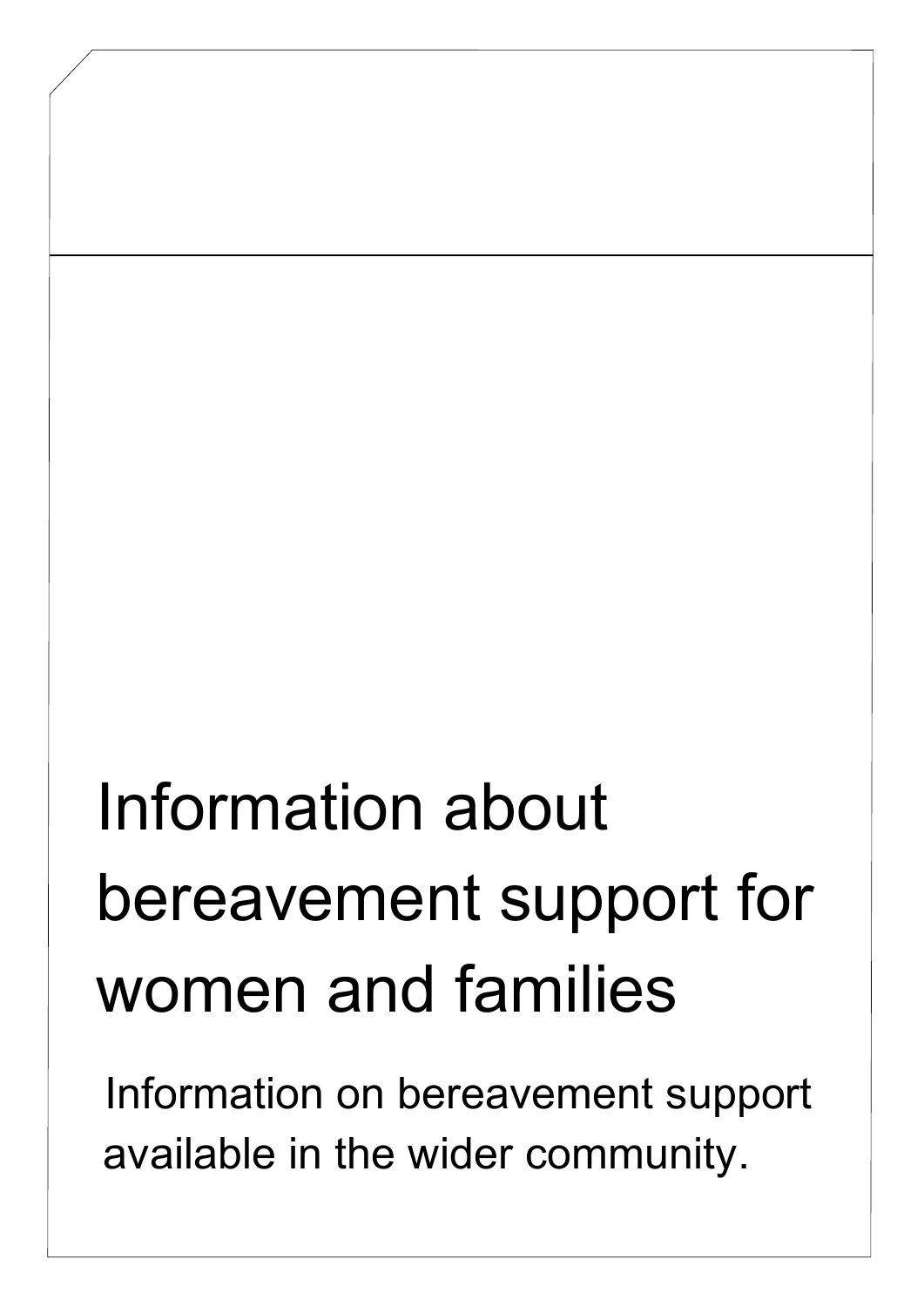This information has been written to answer your queries and reduce any worries you may have. We have asked women who have had late miscarriages or stillbirths for their advice when writing this leaflet. After the loss of a baby, people grieve in different ways. Quite often couples and families reach different stages at different times. This is normal. There are organisations which can provide advice and support if bereaved parents ask for it.

## Introduction

This hospital does not refer families to organisations for bereavement counselling because everyone has differing needs and lives on different timescales, so we ensure you have the information to make contact when or if you need to. It is important to know that:

- Everyone is sad.
- Some people like to talk.
- Some others feel the need to 'do'.
- Some just like to reflect quietly.
- Many are angry, at themselves, at their partners, at healthcare professionals.

## Organisations who may be able to help

**SANDS** are a stillbirth and neonatal death charity. They operate throughout the UK, supporting anyone affected by the death of a baby, working to improve the care bereaved parents receive, and promoting research to reduce the loss of babies' lives. They have;

- A helpline.
- Local groups there are ones for Berkshire, West Berkshire, Oxfordshire and Swindon.
- An online community.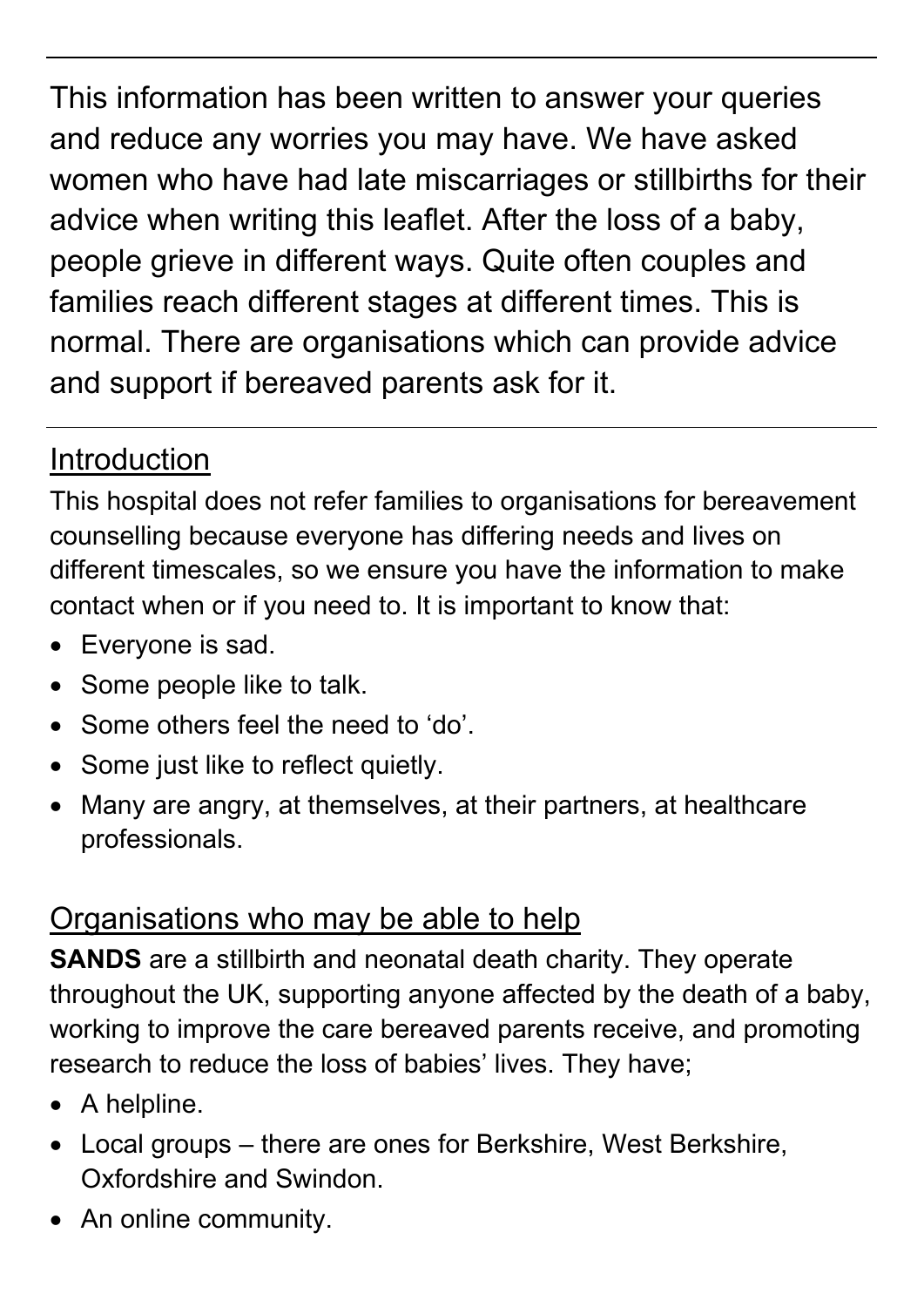• A family support pack, which has booklets for fathers; for when your baby dies before labour; saying goodbye; supporting other children you may already have; for grandparents; for other family and friends; and coping at Christmas. All of these can be downloaded free of charge.

**Reading Lifeline** is a local charity. Their website is [www.mustardtree.org.](http://www.mustardtree.org/) They provide counselling but advise that the waiting time can be up to eight weeks, although you can then have 10 free sessions.

**The Willows Support Group** at [www.willowsupportgroup.co.uk](http://www.willowsupportgroup.co.uk/) The Willows was formed in 2008 by a group of parents who wanted to share their experiences with others who would understand. These parents with the support of the Royal Berkshire Hospital set up an informal group of 3-4 parents who could share their stories with other parents who understood. The Willows meets regularly and has provided vital support for parents who have been through and continue to suffer the loss of a baby. The group also has a Facebook page. Willows are also supporting the new Rainbow Pregnancy Group for couples expecting a baby after loss, which has specialist staff providing support and advice for expectant parents away from hospital settings.

**For those parents who prefer to read, rather than talk,** there are increasing numbers of bloggers online who talk about life after the loss of a baby, from both a woman's and a man's perspective. All of these sites listed can be accessed without asking to join.

#### Instagram:

**@dear-orla** a page from Michelle Cottle, an NHS clinical psychologist, whose first baby girl was stillborn, and who, after her second baby, developed postnatal depression as she found parenting very much harder than she had thought. She is now well, and back at work. Michelle has launched a new page from the other chair